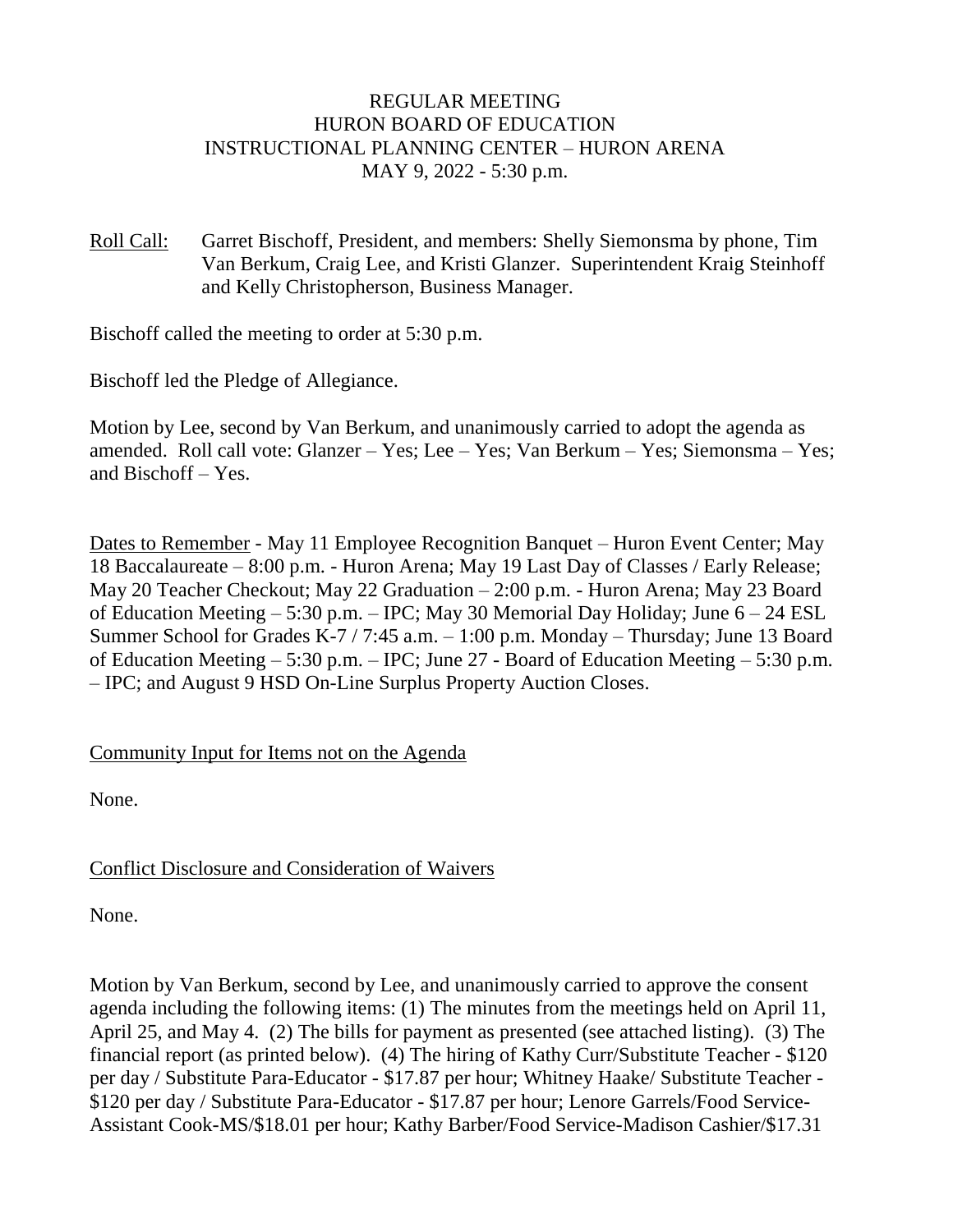per hour; Heather Sieh/50% Varsity Assistant Girls' Tennis/\$1,580 per year; Heather Sieh/50% MS Tennis/\$1,264 per year; Joel Bergeson/50% Varsity Assistant Girls' Tennis/\$1,580 per year; Joel Bergeson/50% MS Tennis/\$1,264 per year; Roni Bergquist/ Early Childhood Para-Educator-McKinley/\$18.70 per hour; Whitney Easton/Fall Sideline Cheer/\$1,264 per year; Cory Weeks/9th Grade Football Coach/\$5,056 per year; Heidi Blue/50% MS Memory Book/\$790 per year; James Cutshaw/50% MS Oral Interp/\$948 per year; and Spencer Stahly/9th Grade Boys Basketball & Assistant Varsity/\$5,056 per year. (5) Contracts for Megan McFarland/Speech Language Pathologist/McKinley Learning Center/\$64,742 per year; James Cutshaw/6<sup>th</sup> Grade Teacher/MS/\$60,684 per year; Tamara Luce/3rd Grade Teacher/Madison/\$55,713 per year; Heather Goehner/Physical Therapist 50%/\$40,613 per year; Allison Ness/1st Grade Teacher/Buchanan/\$52,713 per year; and Clayton Wahlstrom/PE Teacher/HS/\$61,404 per year. (6) The resignations of Whitney Haake/SPED Paraprofessional-HS/1 year (eff 5/19/22); Brice Anderson/7<sup>th</sup> Grade Boys' Basketball Coach/1 year; Rebecca Sadler/Assistant Gymnastics Coach/4 years; LaVae Tschetter/Teacher/Riverside Colony/23 years; Glenn Martinson/Custodian/Madison/3 years; and Spencer Stahly/8th Grade Girls Basketball/1 year. (7) An agreement between CORE Education Cooperative and the Huron School District in regards to Speech Therapy Services. (8) Review & Affirm Safe Return Plan; (9) Permission to Advertise for Bids for Gasoline & Diesel Fuel for 2022-2023; (10) School Resource Officers Agreement with the City of Huron; (11) Increase Meal Prices for 2022-2023 School Year; and (12) Letter of Agreement for consultant services between Pawlowski Speech Therapy, LLC and the Huron School District. Roll call vote: Glanzer – Yes; Lee – Yes; Van Berkum – Yes; Siemonsma – Yes; and Bischoff – Yes.

|                          | <b>Bank Balance</b> | Receipts     | <b>Disbursements</b> | <b>Bank Balance</b> |
|--------------------------|---------------------|--------------|----------------------|---------------------|
|                          | $4 - 01 - 2022$     |              |                      | 4-30-2022           |
| <b>General Fund</b>      | 4,706,346.51        | 1,595,190.56 | 1,993,965.98         | 4,307,571.09        |
| Capital Outlay           | 3,490,969.79        | 211,177.42   | 399,784.21           | 3,302,363.00        |
| <b>Special Education</b> | 1,128,518.27        | 427,429.64   | 507,263.00           | 1,048,684.91        |
| <b>Building Fund</b>     | 4,386.05            | 0.00         | 0.00                 | 4,386.05            |
| Bond Redem.- Elem        | 16,135,829.33       | 77,652.83    | 0.00                 | 16,213,482.16       |
| Food Service             | 777,075.59          | 243,580.94   | 140,184.76           | 880,471.77          |
| <b>Enterprise Fund</b>   | 214,041.04          | 6,625.46     | 3,969.70             | 216,696.80          |
| <b>Activity Account</b>  | 285,057.98          | 40,661.36    | 30,581.49            | 295,137.85          |
| <b>Health Insurance</b>  | 190,009.79          | 338,482.69   | 312,380.44           | 216,112.04          |
| Scholarship Fund         | 277,089.54          | 0.00         | 0.00                 | 277,089.54          |
|                          | 27, 207, 791. 17    | 2,940,800.90 | 3,388,129.58         | 26,761,995.21       |

#### Celebrate Successes in the District

Superintendent Steinhoff reported on the successes in the District.